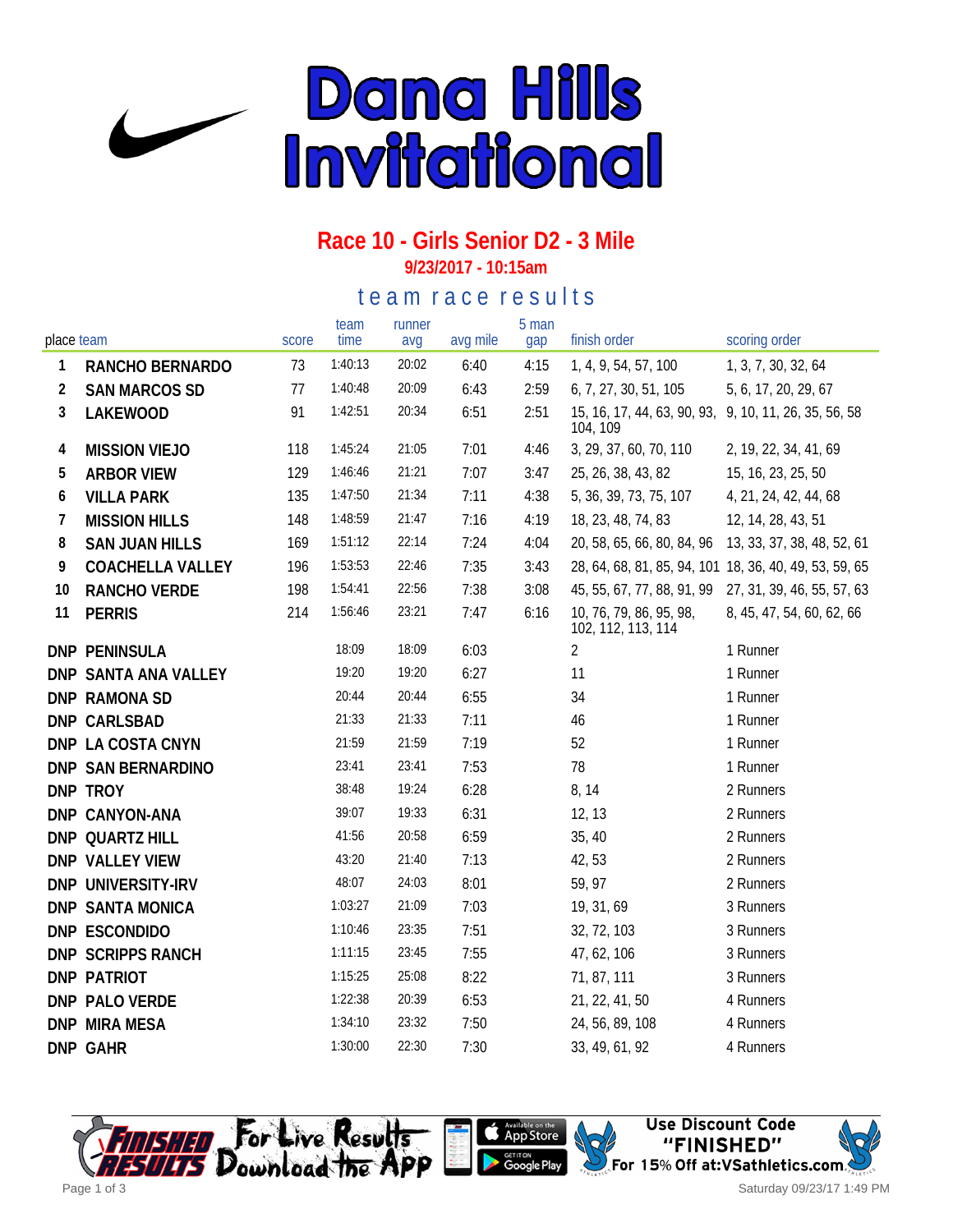

# **Race 10 - Girls Senior D2 - 3 Mile**

**9/23/2017 - 10:15am**

### individual race results

| place          | name                    |    | grade school         | time       | points         | place | name                     |    | grade school         | time points |     |
|----------------|-------------------------|----|----------------------|------------|----------------|-------|--------------------------|----|----------------------|-------------|-----|
| 1              | ALI HARPER              | 12 | Rancho Bernardo      | 17:56.8 1  |                | 36    | <b>CHRISTINA MESA</b>    | 12 | Villa Park           | 20:47.0 21  |     |
| 2              | <b>JESSICA NYE</b>      | 12 | Peninsula            | 18:09.8    |                | 37    | <b>KYLIE HAYDEN</b>      | 12 | Mission Viejo        | 20:52.3     | 22  |
| 3              | <b>SERENA FARRELL</b>   | 12 | Mission Viejo        | 18:25.8    | $\overline{2}$ | 38    | DANIELLE WALKER          | 12 | <b>Arbor View</b>    | 21:05.7     | 23  |
| 4              | <b>IMOGEN BLEAKLEY</b>  | 12 | Rancho Bernardo      | 18:47.8    | 3              | 39    | <b>AUDREY HINH</b>       | 12 | Villa Park           | 21:09.2 24  |     |
| 5              | RAEGAN PETERSON         | 12 | Villa Park           | 18:53.5    | 4              | 40    | AMANDA RODRIGUEZ         | 12 | Quartz Hill          | 21:09.9     |     |
| 6              | MORGAN CHALLAN          | 12 | San Marcos SD        | 18:58.5    | 5              | 41    | CAITLYN PROVENZANO       | 12 | Palo Verde           | 21:11.2     |     |
| $\overline{1}$ | ZOIE VALENCIA           | 12 | San Marcos SD        | 19:00.4 6  |                | 42    | <b>GISSELE HERRERA</b>   | 12 | <b>Valley View</b>   | 21:19.6     |     |
| 8              | SARABETH JOHNSON        | 12 | Troy                 | 19:12.3    |                | 43    | <b>EMILY WRIGHT</b>      | 12 | <b>Arbor View</b>    | 21:21.1     | 25  |
| 9              | CHLOE CHOSE             | 12 | Rancho Bernardo      | 19:14.0    | 7              | 44    | AIYANNA MILLIET          | 12 | Lakewood             | 21:26.2     | -26 |
| 10             | ELVA VERA               | 12 | Perris               | 19:19.9 8  |                | 45    | <b>VICTORIA FLORES</b>   | 12 | Rancho Verde         | 21:28.2 27  |     |
| 11             | MARIA MARROQUIN         | 12 | Santa Ana Valley     | 19:20.8    |                | 46    | AMANDA FIELDS            | 12 | Carlsbad             | 21:33.1     |     |
| 12             | ZARA ANDERSON           | 12 | Canyon-Ana           | 19:33.4    |                | 47    | KATHERINE FRANKS         | 12 | Scripps Ranch        | 21:43.1     |     |
| 13             | ARIANA WEYLAND          | 12 | Canyon-Ana           | 19:33.7    |                | 48    | DAKOTA STANLY            | 12 | <b>Mission Hills</b> | 21:47.7     | 28  |
| 14             | <b>HANNA BLUMER</b>     | 12 | Troy                 | 19:36.0    |                | 49    | DAISY LOPEZ              | 12 | Gahr                 | 21:48.6     |     |
| 15             | KIMI BABINSKI           | 12 | Lakewood             | 19:37.2 9  |                | 50    | SOPHIE HUTCHISON         | 12 | Palo Verde           | 21:53.1     |     |
| 16             | <b>TALAYSIA DOUVER</b>  | 12 | Lakewood             | 19:38.9    | 10             | 51    | DARBY GAFFNEY            | 12 | San Marcos SD        | 21:57.8     | 29  |
| 17             | EVELYN PERALTA          | 12 | Lakewood             | 19:39.6    | 11             | 52    | <b>KATE RICHARDS</b>     | 12 | La Costa Cnyn        | 21:59.2     |     |
| 18             | SARAH LINCOLN           | 12 | <b>Mission Hills</b> | 19:41.6    | 12             | 53    | ARIANNA DEVICENTE        | 12 | <b>Valley View</b>   | 22:00.8     |     |
| 19             | PAULA ROMO              | 12 | Santa Monica         | 19:42.6    |                | 54    | <b>KAITLYN LAM</b>       | 12 | Rancho Bernardo      | 22:02.6     | 30  |
| 20             | <b>ASHLEY SALEN</b>     | 12 | San Juan Hills       | 19:43.2 13 |                | 55    | MADELEIN GUTIERREZ       | 12 | Rancho Verde         | 22:04.8     | 31  |
| 21             | <b>CAROLINE PIAZZA</b>  | 12 | Palo Verde           | 19:43.8    |                | 56    | CHRISTINE CHAU           | 12 | Mira Mesa            | 22:08.8     |     |
| 22             | <b>BAILEY LEBOW</b>     | 12 | Palo Verde           | 19:50.2    |                | 57    | <b>HEIDI TROTTER</b>     | 12 | Rancho Bernardo      | 22:12.2     | 32  |
| 23             | THERESE TEDROW          | 12 | <b>Mission Hills</b> | 19:58.8    | 14             | 58    | <b>BRIDGET CAIN</b>      | 12 | San Juan Hills       | 22:19.2 33  |     |
| 24             | KIANA GRIFFIN           | 9  | Mira Mesa            | 20:08.8    |                | 59    | <b>HARPER KLAUKE</b>     | 12 | University-Irv       | 22:20.1     |     |
| 25             | <b>TOMI FRANCO</b>      | 12 | <b>Arbor View</b>    | 20:09.0    | 15             | 60    | JOCELYN O'SULIVAN        | 12 | Mission Viejo        | 22:23.1     | 34  |
| 26             | KAYLA HUI               | 12 | <b>Arbor View</b>    | 20:14.3    | 16             | 61    | <b>ISABEL CERVANTES</b>  | 12 | Gahr                 | 22:25.0     |     |
| 27             | CASSIDY VON MUSSER      | 12 | San Marcos SD        | 20:16.3    | 17             | 62    | LIA STRAZZABOSCO         | 12 | Scripps Ranch        | 22:29.0     |     |
| 28             | ASHLEE HUESCA           | 10 | Coachella Valley     | 20:26.7    | 18             | 63    | <b>DENAE SEJA</b>        | 12 | Lakewood             | 22:29.1     | 35  |
| 29             | <b>KELLY DANG</b>       | 12 | <b>Mission Viejo</b> | 20:31.6    | 19             | 64    | KARINA MENDEZ            | 12 | Coachella Valley     | 22:29.8     | 36  |
| 30             | ERIN BARRY              | 12 | San Marcos SD        | 20:35.3    | 20             | 65    | <b>CLAIRE WELTER</b>     | 12 | San Juan Hills       | 22:39.7     | 37  |
| 31             | <b>ELANOR KROSKRITY</b> | 12 | Santa Monica         | 20:35.4    |                | 66    | ADELAIDE HUNTER          | 12 | San Juan Hills       | 22:43.4     | 38  |
| 32             | <b>MAIA CHAFFIN</b>     | 12 | Escondido            | 20:37.0    |                | 67    | SABRINA BASTIDAS         | 12 | Rancho Verde         | 22:52.3     | 39  |
| 33             | <b>ARIS TORRES</b>      | 11 | Gahr                 | 20:38.8    |                | 68    | ANAIS HERRERA            | 12 | Coachella Valley     | 22:53.9     | 40  |
| 34             | <b>MADDISON HUCKEY</b>  | 12 | Ramona SD            | 20:44.8    |                | 69    | <b>ISABELLA SANDOVAL</b> | 12 | Santa Monica         | 23:09.9     |     |
| 35             | <b>LARI SMITH</b>       | 12 | Quartz Hill          | 20:46.5    |                | 70    | <b>RILEY OHMAN</b>       | 12 | Mission Viejo        | 23:12.0     | -41 |